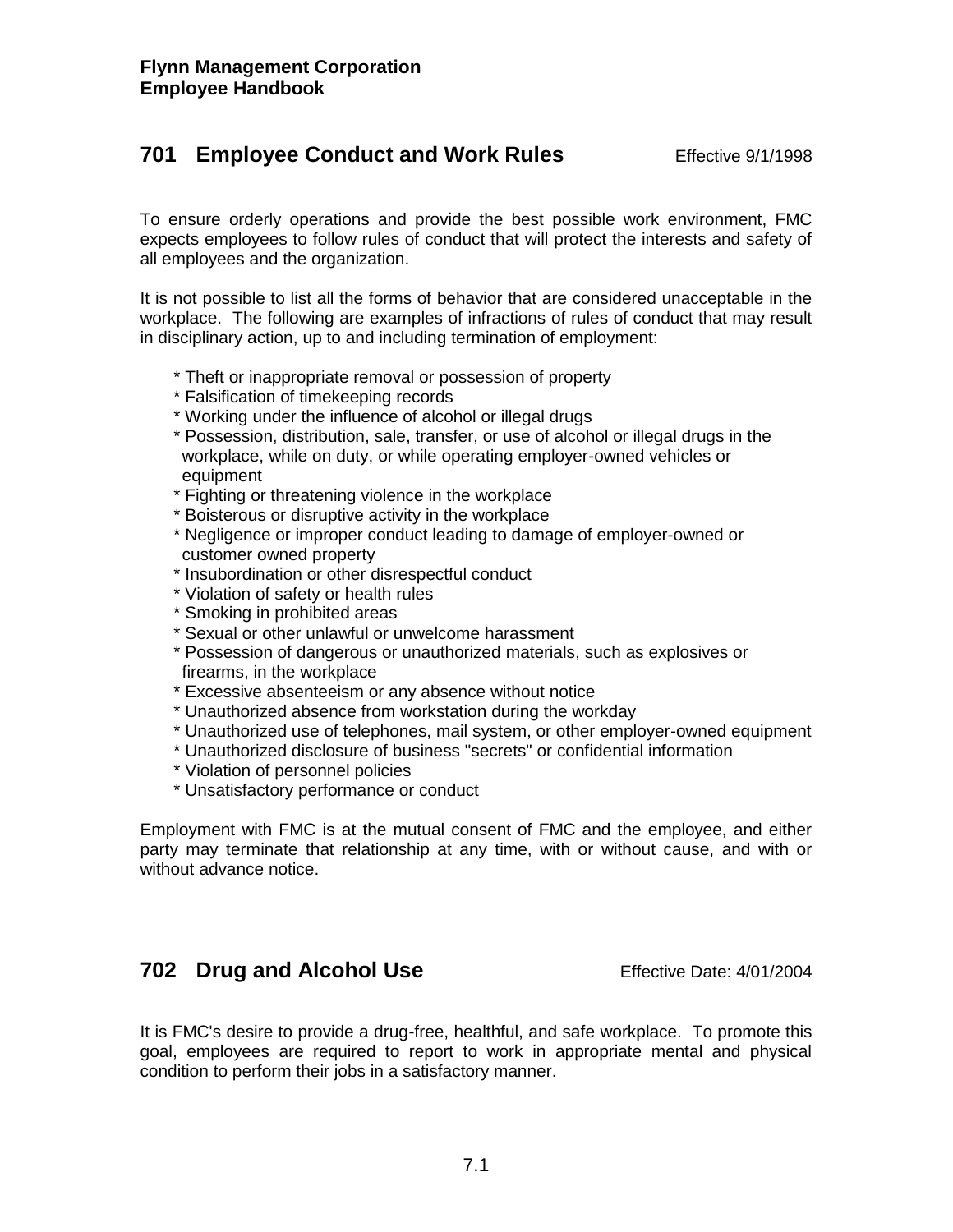#### **Flynn Management Corporation Employee Handbook**

While on FMC premises and while conducting business-related activities off FMC premises, no employee may use, possess, distribute, sell, or be under the influence of alcohol or illegal drugs. The legal use of prescribed drugs is permitted on the job only if it does not impair an employee's ability to perform the essential functions of the job effectively and in a safe manner that does not endanger other individuals in the workplace.

Violations of this policy may lead to disciplinary action, up to and including immediate termination of employment, and/or required participation in a substance abuse rehabilitation or treatment program. Such violations may also have legal consequences.

Under the Drug-Free Workplace Act, an employee who performs work for a government contract or grant must notify FMC of a criminal conviction for drug-related activity occurring in the workplace. The report must be made within five days of the conviction.

Employees with questions on this policy or issues related to drug or alcohol use in the workplace should raise their concerns with their supervisor or the Director of Property Management without fear of reprisal.

# **703 Sexual and Other Unlawful Harassment** Effective Date: 4/01/2004

FMC is committed to maintaining a work environment that is free of discrimination, including sexual harassment.

Unwelcome sexual advances, requests for sexual favors, and other physical, verbal, or visual conduct based on sex may constitute sexual harassment. This conduct is unlawful when (1) submission to such conduct is made either explicitly or implicitly a term or condition of an individual's employment, (2) submission to or rejection of such conduct by an individual is used as the basis for employment decisions affecting such individual, or (3) such conduct has the purpose or effect of unreasonably interfering with an individual's work performance or creating an intimidating, hostile or offensive working environment.

Sexual harassment may include such actions as:

Conduct which is offensive to the individual, such as sexual flirtations, "kidding", "teasing", or jokes of a sexual nature.

Physical contact such as touching, patting, pinching, grabbing, or brushing against another's body.

Sexual favors or the taking of, or the refusal to take, any personal actions on the basis of an employee's submission to or refusal of sexual overtures.

Displaying pictures, posters, calendars, graffiti, objects, promotional materials, reading materials or other materials that are sexually suggestive, demeaning, or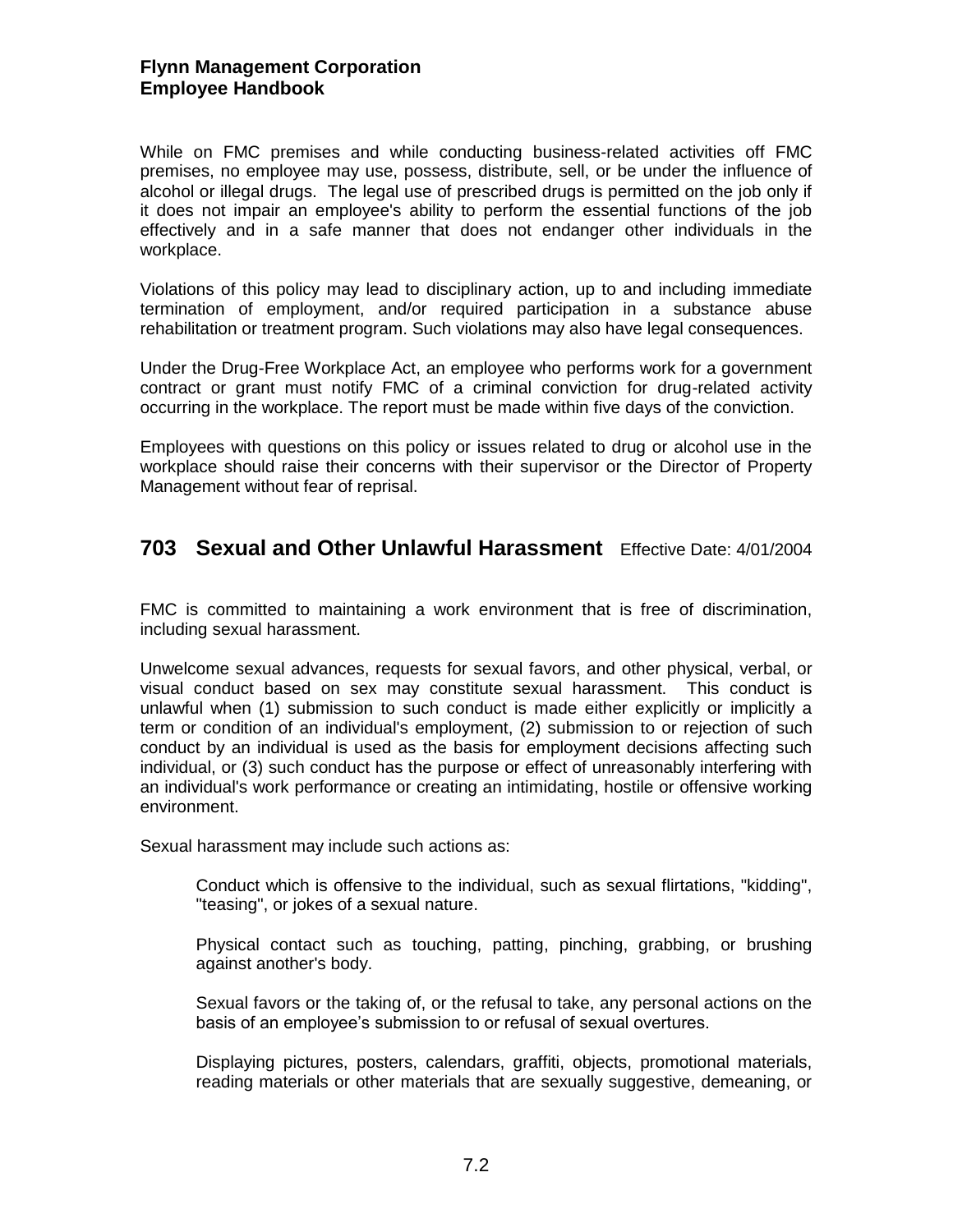#### **Flynn Management Corporation Employee Handbook**

pornographic or bringing into the work environment or possessing any such materials to read, display, or view at work.

Every employee, and especially each person in a supervisory position, is expected to avoid any behavior or conduct that could be interpreted as unlawful harassment. All employees should also understand the importance of informing an individual whenever that individual's behavior is unwelcome, offensive, in poor taste, or inappropriate.

Any employee who believes that he or she is a victim of harassment (or who has witnessed such conduct) by any management official, other employee, customer, client or any other person in connection with his or her employment, should bring the matter to the immediate attention of Human Resources. Any supervisor or manager who becomes aware of possible unlawful harassment must promptly report the matter to Human Resources.

Human Resources will conduct an investigation of all allegations and recommend any appropriate action to be taken to the Director of Property Management.

Anyone engaging in any unlawful harassment will be subject to disciplinary action up to and including termination.

Any employee who wants to report an incident of unlawful harassment should do so promptly. Employees can raise concerns and make reports without fear of reprisal.

# **704 Attendance and Punctuality** Effective Date: 9/1/1998

To maintain a safe and productive work environment, FMC expects employees to be reliable and to be punctual in reporting for scheduled work. Absenteeism and tardiness place a burden on other employees and on FMC. In the rare instances when employees cannot avoid being late to work or are unable to work as scheduled, they must notify their immediate Supervisor as soon as possible in advance of the anticipated tardiness or absence.

Poor attendance and tardiness are disruptive. Either may lead to disciplinary action, up to and including termination of employment.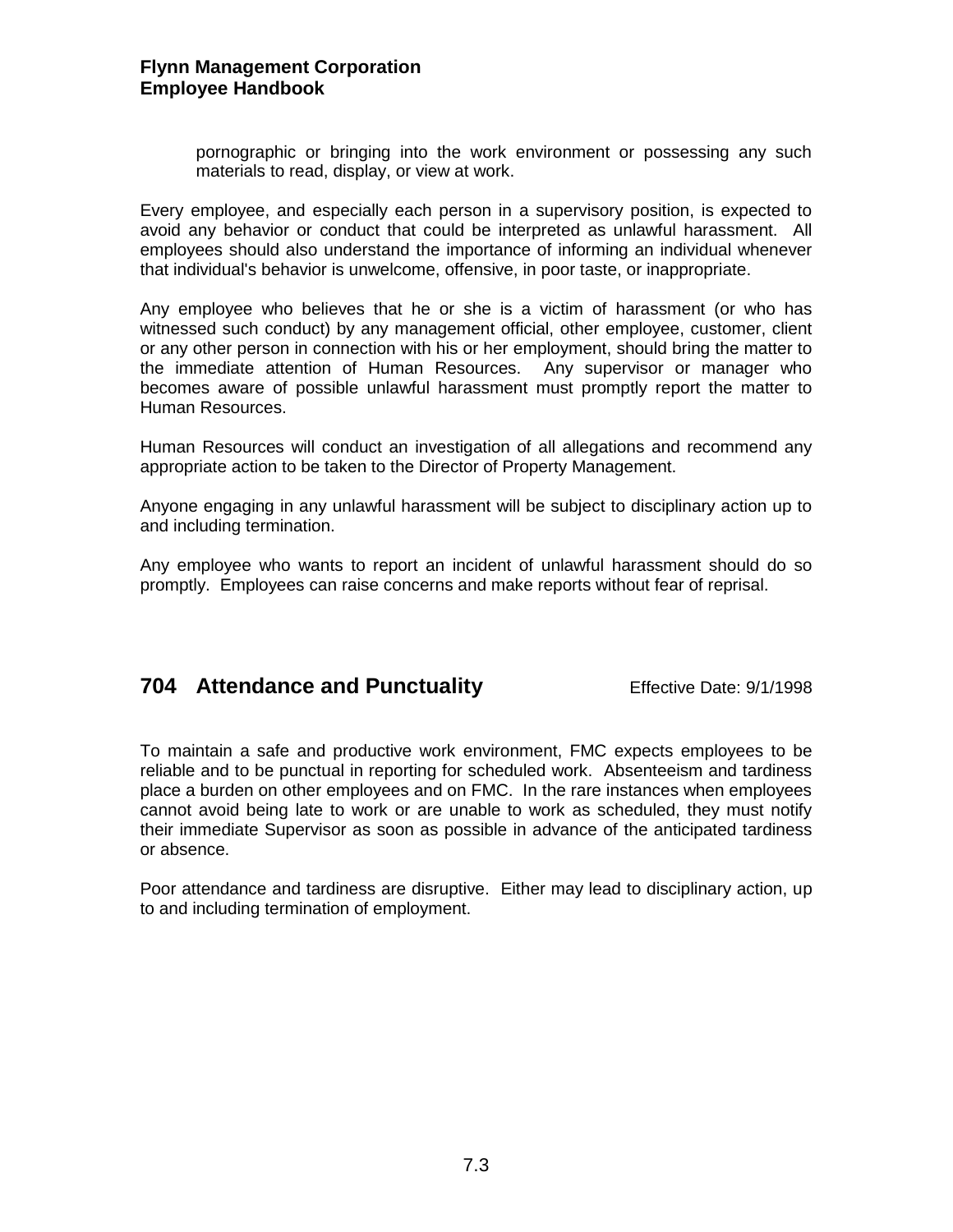# **705 Personal Appearance** Effective Date: 5/24/2002

Dress, grooming, and personal cleanliness standards contribute to the morale of all employees and affect the business image FMC presents to customers and visitors.

During business hours, employees are expected to present a clean and neat appearance and to dress according to the requirements of their positions. Employees who appear for work inappropriately dressed will be sent home and directed to return to work in proper attire. Under such circumstances, employees will not be compensated for the time away from work.

Maintenance personnel are provided FMC t-shirts and caps after having worked for a minimum of thirty (30) days. One (1) shirt will be provided for each day worked in a one week period and one (1) cap will be provided for each three (3) days worked and two (2) caps will be provided for those working a five day week. Employees are expected to wear this apparel while on duty and to maintain these uniform shirts and caps in as clean and presentable a manner as is possible. These uniform shirts may be replaced on an as-needed basis, with the Site Manager and District Manager's approval, not to exceed the maximum number per year (defined by maintenance personnel work schedule).

Consult your supervisor if you have questions as to what constitutes appropriate attire.

# **706 Return of Property** Effective Date: 9/1/1998

Employees are responsible for items issued to them by FMC or in their possession or control, such as the following:

- \* petty cash fund
- \* employee apartment
- \* equipment
- \* keys
- \* manuals
- \* pagers
- \* protective equipment
- \* tools
- \* uniforms
- \* written materials

All FMC property must be returned by employees on or before their last day of work. Where permitted by applicable laws, FMC may withhold from the employee's check or final paycheck the cost of any items that are not returned when required. FMC may also take all action deemed appropriate to recover or protect its property.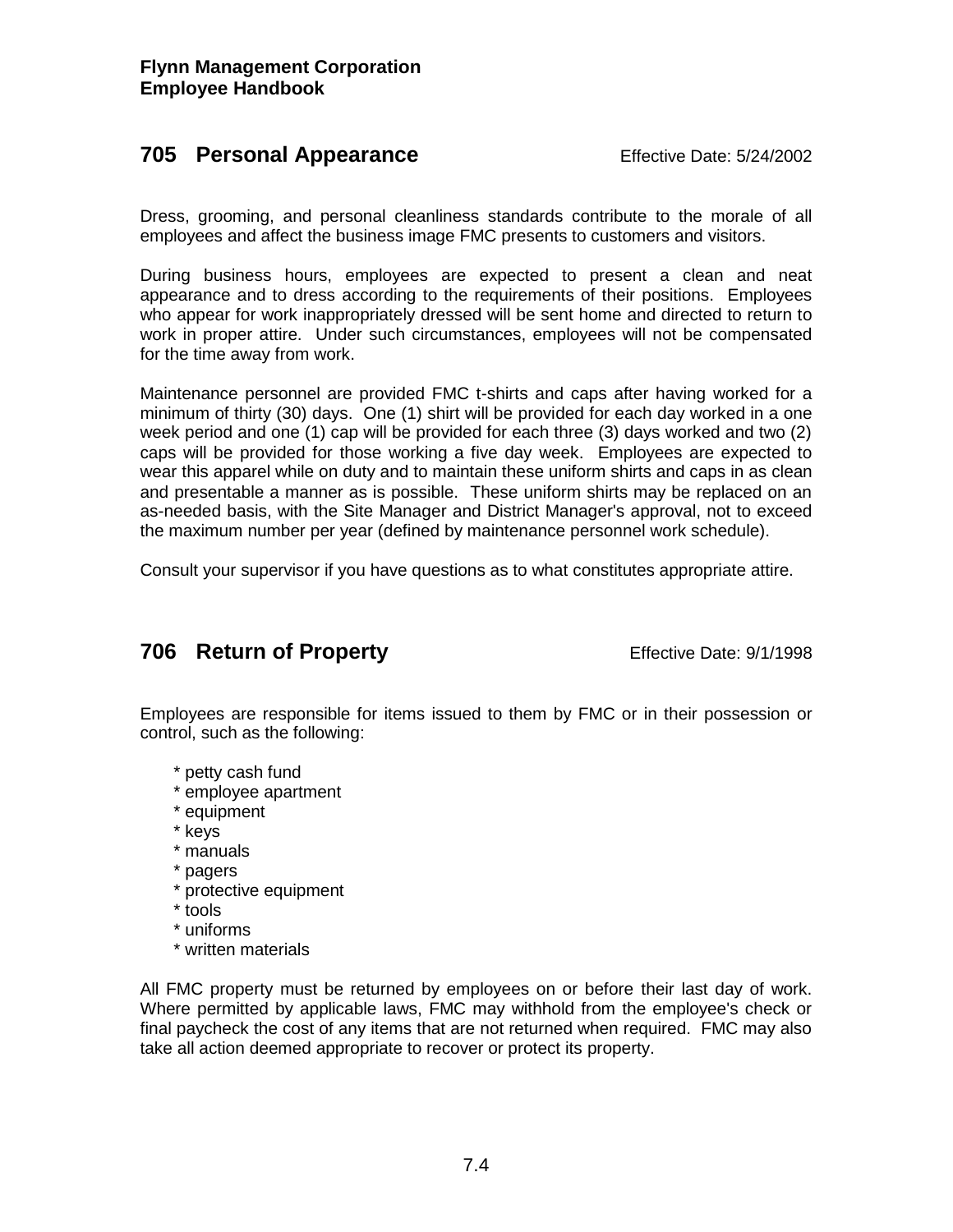## **707 Employees on Property Effective Date: 2/3/2012**

Employees will be held responsible for their actions and statements on property at all times, whether on duty or off. Employees are expected to conduct themselves at all times when on FMC property in a respectful and appropriate manner consistent with the FMC policies and in compliance with all Fair Housing and Equal Opportunity requirements. Any behavior, including verbal statements that compromise FMC relationships with other employees or residents may result in disciplinary action.

Employees that live on property are likewise responsible for maintaining compliance with the FMC policies at all times, even while off duty. Noncompliant behavior, including inappropriate statements, may result in disciplinary action up to and including loss of the apartment and/or position.

Employees living on property must remember that they are representing the company during business hours and during their off hours. Employees are not to socialize with residents on the property or off the property: this includes, but is not limited to: visiting residents' apartments or having residents visit the employee's apartment; dining, shopping or any other form of entertainment off the property with residents.

# **708 Resignation** Effective Date: 5/24/2002

Resignation is a voluntary act initiated by the employee to terminate employment with FMC. Although advance notice is not required, FMC requests at least 2 weeks' written resignation notice from all employees.

If an employee does not provide advance notice as requested, the employee will be considered ineligible for rehire.

During that two weeks time, no time off will be granted. FMC considers that a transition time.

# **710 Security Inspections** Effective Date: 9/1/1998

FMC wishes to maintain a work environment that is free of illegal drugs, alcohol, firearms, explosives, or other improper materials. To this end, FMC prohibits the possession, transfer, sale, or use of such materials on its premises. FMC requires the cooperation of all employees in administering this policy.

Desks, lockers, and other storage devices may be provided for the convenience of employees, but remain the sole property of FMC. Accordingly, they as well as any articles found within them, can be inspected by any agent or representative of FMC at any time, either with or without prior notice.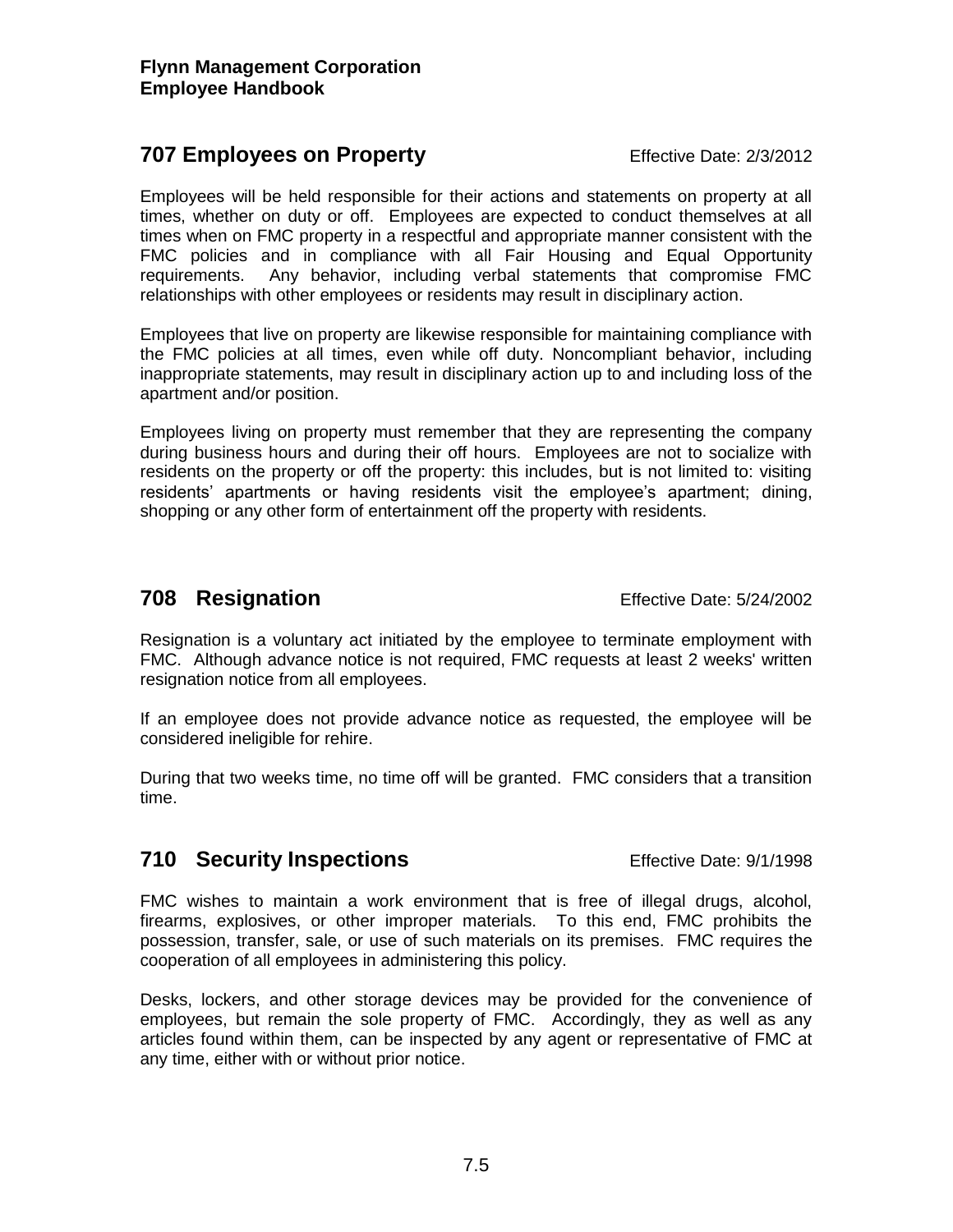#### **Flynn Management Corporation Employee Handbook**

FMC likewise wishes to discourage theft or unauthorized possession of the property of employees, FMC, visitors, and customers. To facilitate enforcement of this policy, FMC or its representative may inspect not only desks and lockers but also persons entering and/or leaving the premises and any packages or other belongings. Any employee who wishes to avoid inspection of any articles or materials should not bring such items onto FMC's premises.

### **712 Solicitation Effective Date: 12/12/2012**

**FMC limits solicitation and promotion on its premises because, such activities can interfere with the normal operations of the company, can be detrimental to efficiency, can be annoying, and can pose a threat to security.**

**Employees and non-employees are prohibited from soliciting funds or signatures, conducting membership drives, posting, distributing literature, offering to sell or purchase merchandise or services or engaging in any other solicitation, distribution, promotion, fundraising, or similar activity on FMC premises or off FMC premises during working time.**

**Solicitation is the promotion or sale of products, merchandise or services for the benefit or profit of the individual or the organization, or company represented by the individual regardless of whether it is for profit or not for profit and includes general fund raising for charitable purposes. Promotion includes the distribution of advertising materials, emails, postings in the workplace and telephone solicitation.**

Bulletin boards are reserved for official organization communications on such items as:

- \* Affirmative Action statement
- \* Workers' compensation insurance information
- \* State disability insurance/unemployment insurance information

# **714 Drug Testing Effective Date: 2/1/2010**

FMC is committed to providing a safe, efficient, and productive work environment for all employees. Using or being under the influence of drugs or alcohol on the job may pose serious safety and health risks. To help ensure a safe and healthful working environment, job applicants and employees may be asked to provide body substance samples (such as urine and/or blood) to determine the illicit or illegal use of drugs and alcohol. Refusal to submit to drug testing may result in disciplinary action, up to and including termination of employment.

Copies of the drug testing policy will be provided to all employees. Employees will be asked to sign an acknowledgement form indicating that they have received a copy of the